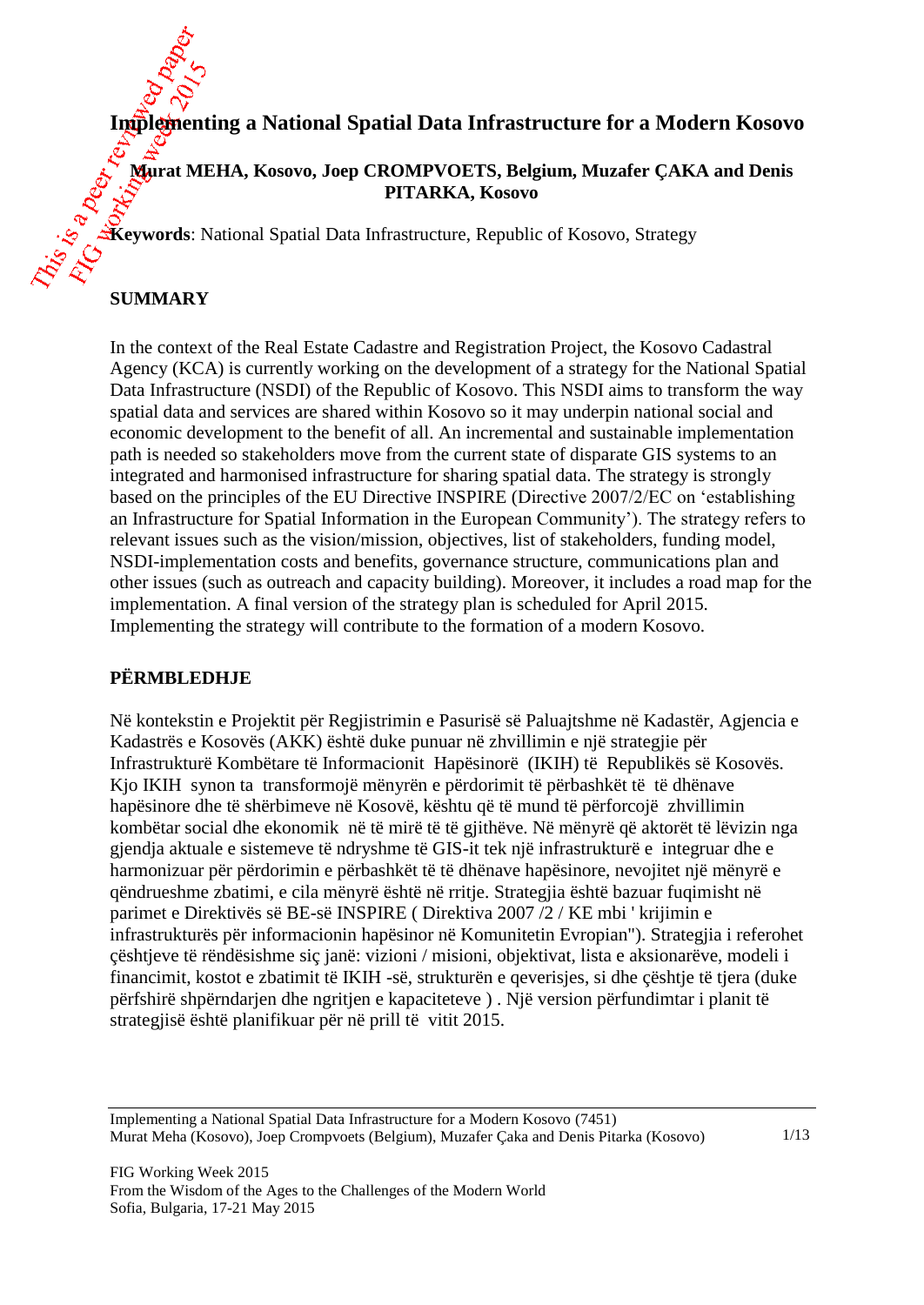# **Building a National Spatial Data Infrastructure for a Modern Kosovo**

# **Murat MEHA, Kosovo, Joep CROMPVOETS, Belgium, Muzafer ÇAKA and Denis PITARKA, Kosovo**

# **1. INTRODUCTION**

The Republic of Kosovo is undergoing enormous political, cultural and social transformation (OECD, 2013). As part of this ongoing-transformation of the country, there is increasing recognition of the importance of spatial information underpinning effective decision making for policy, spatial planning, implementation, and analysis purposes at national and local levels (INSPIRATION, 2014).

The Republic of Kosovo is to become a member of the European Union (EU). The government of Kosovo has placed a high priority on the integration with the European directives including the INSPIRE Directive (No. 2007/2/EC) (European Commission, 2007).

The government of Kosovo has recognised the importance of developing a National Spatial Data Infrastructure (NSDI). Pursuant the Law on Cadastre No. 04 L/013 (Official Gazette of Republic of Kosovo Nr. 13 / 1 September 2011), article 23, the Kosovo Cadastral Agency (KCA) has given responsibility for its coordination. Moreover, the Law on the Establishment of a National Spatial Information Infrastructure in the Republic of Kosovo has been drafted and it is in the process to be adopted by the parliament (Ministry of Environment and Spatial Planning, 2014). This Law is formulated in such a way that it is strongly aligned with the INSPIRE Directive.

The KCA was established in 2000. It is an executive agency under the Ministry of Environment and Spatial Planning (MESP), and is, besides the issues related to the development of the NSDI of Kosovo, mainly responsible for developing and implementing the cadastre, maintaining land registers and mapping topography in the Republic of Kosovo. In order to coordinate and establish a successful NSDI, it is necessary to have a high level plan to achieve one or more goals related to the development of the NSDI. Therefore, KCA initiated the project "Development of a strategy for National Spatial Data Infrastructure of the Republic of Kosovo" funded by The World Bank as part of the overall project "Real Estate Cadastre and Registration Project (RECAP)" (Kosovo Cadastral Agency, 2013). The purpose of the project, running from February 2014 until April 2015, is to define the NSDI Strategy for 2020 in the Republic of Kosovo and to train KCA staff members in particular to become experts in the domain of Spatial Data Infrastructures (SDI). The definition of the NSDI strategy has to happen in close cooperation with the key stakeholders within the NSDI community referring to the strategic direction, rationale, governance structure, financing, outreach, capacity building, and implementation roadmap for the Kosovo NSDI (Meha et al., 2014). Therefore, a NSDI-Stakeholders group is formed.

Implementing a National Spatial Data Infrastructure for a Modern Kosovo (7451) Murat Meha (Kosovo), Joep Crompvoets (Belgium), Muzafer Çaka and Denis Pitarka (Kosovo)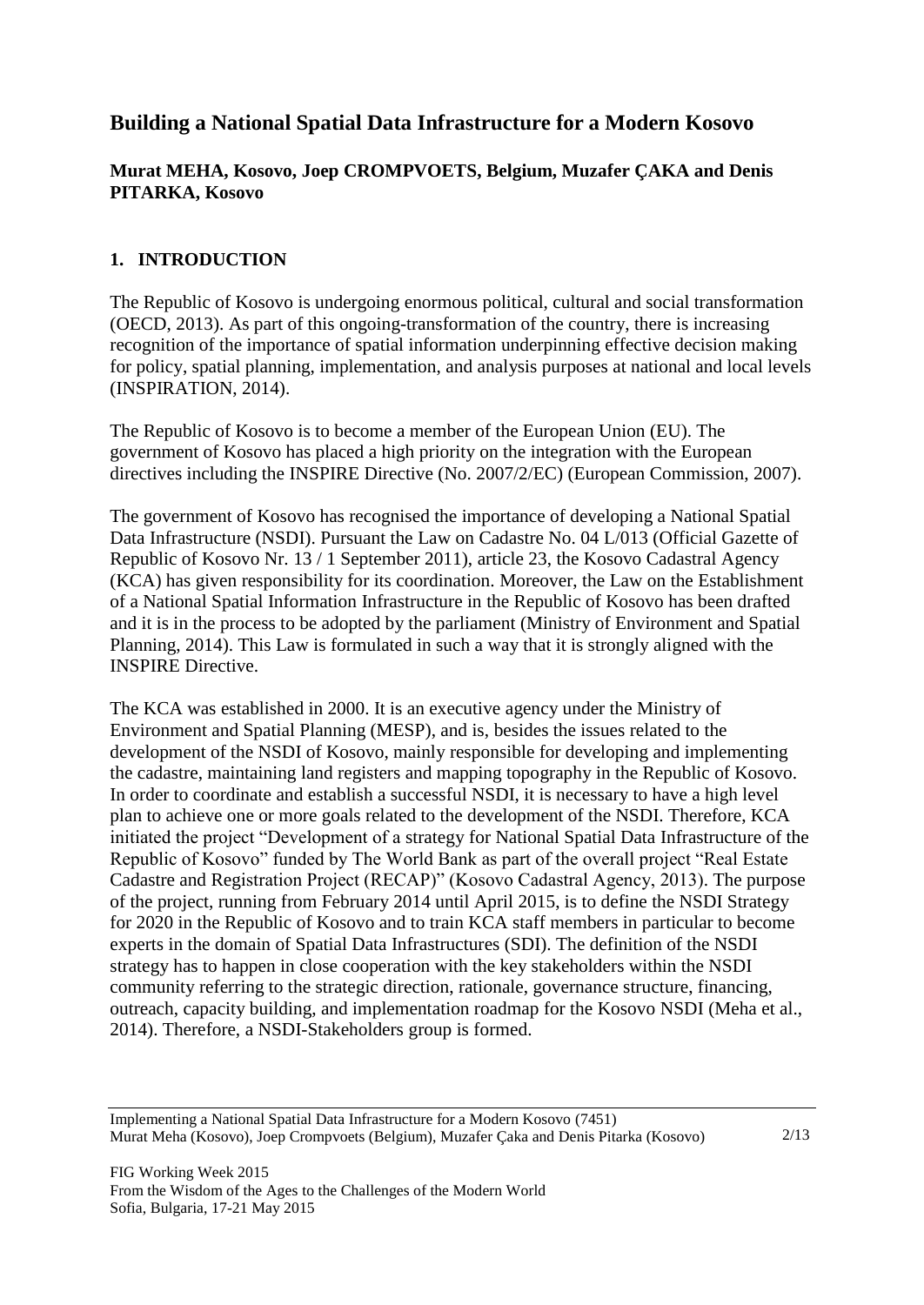The main objective of the NSDI Strategy is to transform the way spatial data is shared within Kosovo so it may underpin national social and economic development to the benefit of all. An incremental and sustainable implementation is needed so stakeholders move from the current state of disparate GIS systems to an integrated and harmonised infrastructure for sharing spatial data (Meha et al., 2014).

Implementation of the NSDI will contribute to the development of a modern Kosovo. Such modern state is "an organised territory with definite geographical boundaries that are recognized by other states. It has a body of law and institutions of government. Moreover, it is dependent on the loyalty of citizens. The state offers protection, order, justice, foreign trade, and facilitations of inner state trade in exchange for this loyalty. The goal of the modern state is to maintain order and happiness of its citizens is only reached by establishing officials, courts of law and laws to abide by, soldiers to protect the state, and systems of money for trade" (Breuilly, 1993; Answers.com).

The outline of the paper applies the following structure. The next section briefly presents the current NSDI-situation followed by the approach description. The follow-up sections present preliminary outcomes of the strategy focussing respectively on the Strategic NSDI-Vision and Mission, Strategic Objectives, Key Stakeholders, Funding model, Implementation Costs and Benefits, Governance Structure, Communications Plan, and other issues. The final section briefly refers to the actions related to the next steps of the NSDI-strategy with the emphasis on the implementation.

## **2. CURRENT SITUATION**

Several NSDI-components have already (partly) been implemented (Meha and Laarakker, 2011; Meha and Çaka, 2011; Meha et al., 2014), such as the draft version of the Law (Ministry of Environment and Spatial Planning, 2014), several public geospatial datasets, and the establishment of the national geoportal.

## *Draft Law*

As mentioned earlier, the Law on the Establishment of the Spatial Information Infrastructure has been drafted. According to this Law, the Kosovo NSDI includes metadata; spatial datasets and spatial data services; network services and technologies; agreements on data sharing, access and use and coordination and monitoring mechanisms, processes and procedures, established, operated or made available in accordance with this Law. It sets the foundation for the institutional framework and defines the rules for data sharing, access and use (Ministry of Environment and Spatial Planning, 2014).

#### *Public geospatial datasets*

Several geospatial datasets do exists. Relevant examples refer to administrative boundaries, buildings, cadastral parcels, elevation, geology, land cover, land use, orthophotos, roads, etc. These datasets are provided by several public authorities. The most important data producers/providers are: KCA, Kosovo Institute for Nature Protection, Ministry of Forestry, Agriculture and Rural Development, and Kosovo Agency of Statistics.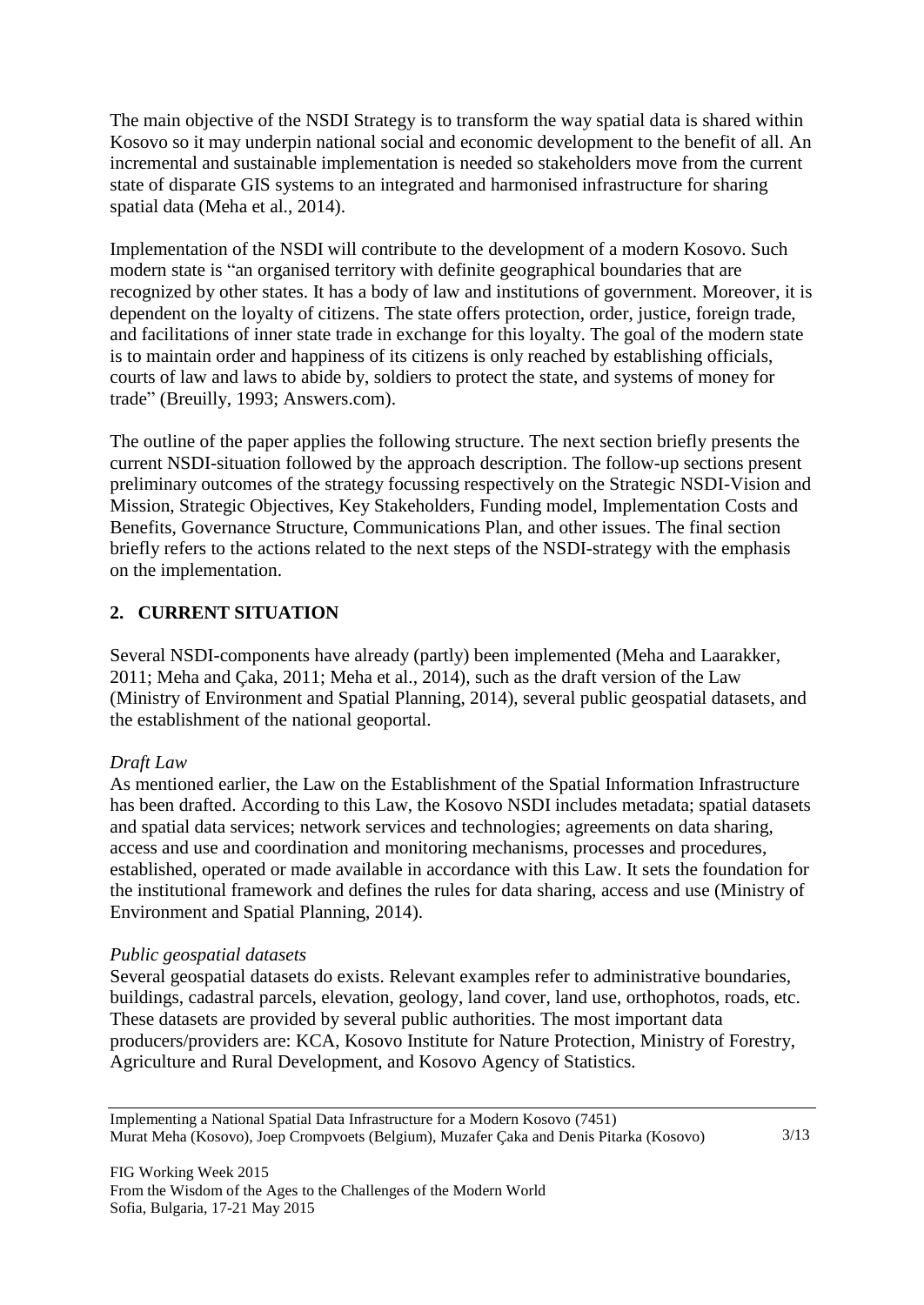### *Geoportal*

KCA launched the national geoportal June 2013 (see Figure 1). This geoportal [\(http://geoportal.rks-gov.net\)](http://geoportal.rks-gov.net/) is developed in accordance to INSPIRE standards meaning the inclusion of network services for searching, viewing and downloading geospatial data. Being the first geoportal in Kosovo, KCA paid extra attention to create a user friendly web portal with lots of "help tools". Up to now there are more than 300 registered users, while the number of nonregistered users are expected to be much higher. So far, the geoportal provides access to geospatial data of KCA, Kosovo Agency Statistics and Municipality of Prishtina. Examples of data that have become accesible by means of this electronic facility are: addresses (of the main cities), administrative boundaries, cadastral zones, orthophotos (2009/2012), utilities (water, electricity), population distribution, and roads (Names/Segments),



#### Figure 1: Interface of Kosovo National Geoportal

## **3. APPROACH**

As several NSDI-components are (partly) in place, the strategy strongly focuses on the definitions of the strategic vision and mission; objectives; governance structures; a proposed funding model; identification of key stakeholders; estimation of the implementation costs and benefits; the building of capacity through stakeholder engagement and KCA staff training; and a road map for implementation. It does not refer to important components related to the legal framework and technologies as it was considered that these components are partly in place.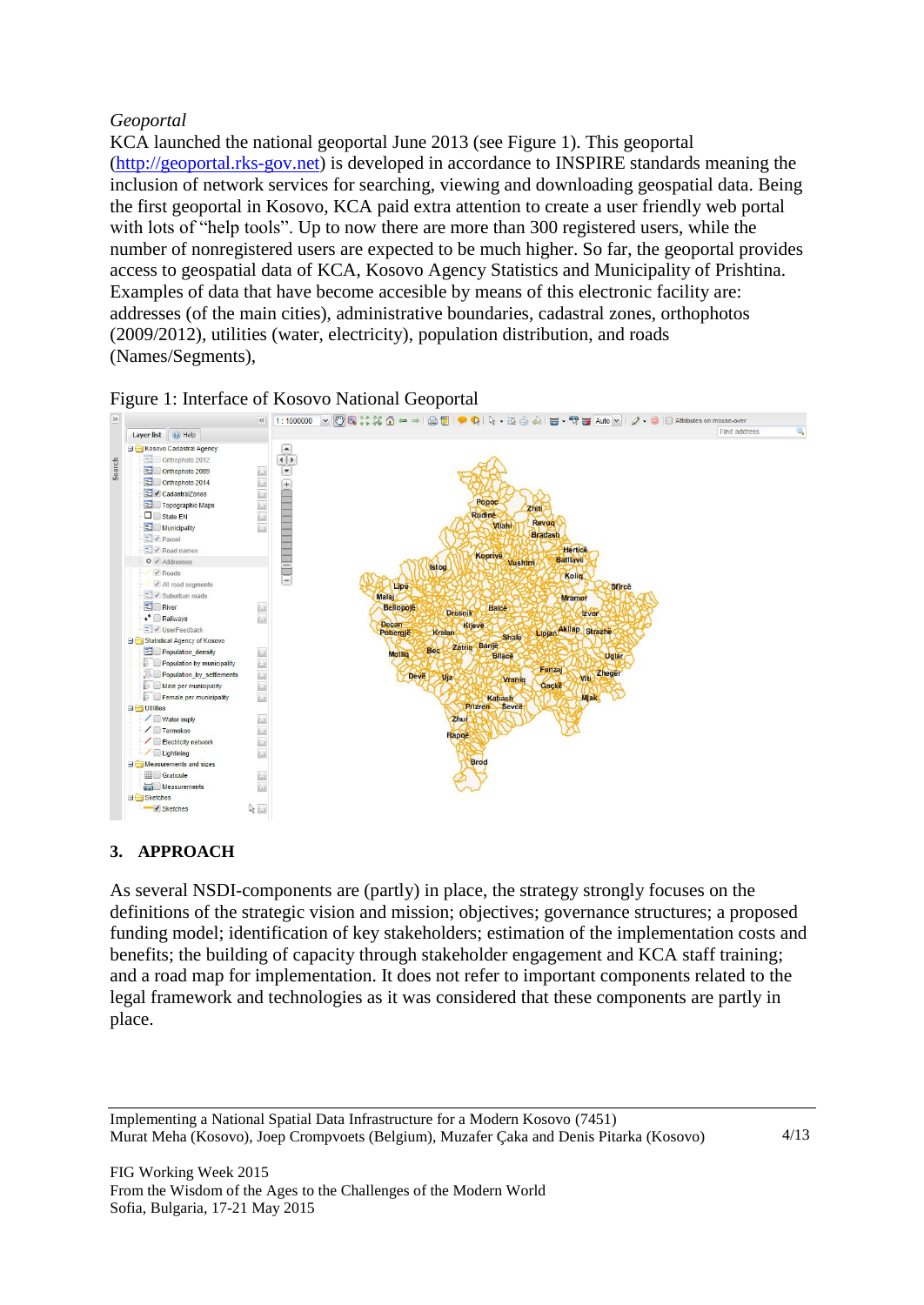The NSDI-Strategy distinguishes six building blocks of working:

- 1) Strategic Vision, Mission and Objectives. The main objective of this first building block is to create clarity of purpose and a unified vision, to define objectives, and to list the key stakeholders;
- 2) Finance. The main objective of this second building block is to create a clearly articulated funding model and to estimate the costs and benefits of the NSDIimplementation;
- 3) Governance. The main objective of this third building block is to specify a governance structure which enables effective collaboration and political engagement to foster a transparent and open environment with defined roles and responsibilities;
- 4) Outreach and Capacity Building. The main objective of this fourth building block is to outreach the NSDI-concept in Kosovo, and build capacity through stakeholder engagement and KCA staff-training;
- 5) Delivery of NSDI Implementation Roadmap. The main objective of this fifth building block is to set up a defined programme plan (road map) with a clear time schedule of actions and effective mechanisms for performance monitoring and implementation risk management;
- 6) Strategy Report. The main objective of the sixth building block is to report in which the findings of the building blocks are compiled into one final document.

Implementing these six building blocks present the holistic and comprehensive approach of the strategy covering a wide range of issues necessary to make the Kosovo NSDI a success.

A series of group meetings with key NSDI-Stakeholders (see section 6) are organised on a regular basis to raise their awareness of the strengths of NSDI, to get their full implementation commitment, and to receive their critical feedback on the (intermediate) project results.

In preparation to these meetings, draft versions on specific topics are drafted based on detailed SDI-literature studies and discussions with experts. These draft versions are reviewed, discussed and processed by team members of KCA.

## **4. STRATEGIC VISION AND MISSION**

Starting-point of the NSDI-strategy development is the statement formulations concerning its vision and mission based on existing literature and discussions with the members of KCA team and NSDI-stakeholders group.

The Vision statement for the Kosovo NSDI is: "*The Kosovo NSDI will make harmonised and high quality geographic information readily available for formulating, implementing, monitoring and evaluating policy and for the citizen to access spatial information, whether local, national or international*."

The Mission statement for the Kosovo NSDI is: "*To establish a technological, institutional, legal and administrative framework for inter-organisational collaboration that will:*

- *Be in line with INSPIRE Directive;*
- *Support e-governance and institutionalisation;*

Implementing a National Spatial Data Infrastructure for a Modern Kosovo (7451) Murat Meha (Kosovo), Joep Crompvoets (Belgium), Muzafer Çaka and Denis Pitarka (Kosovo)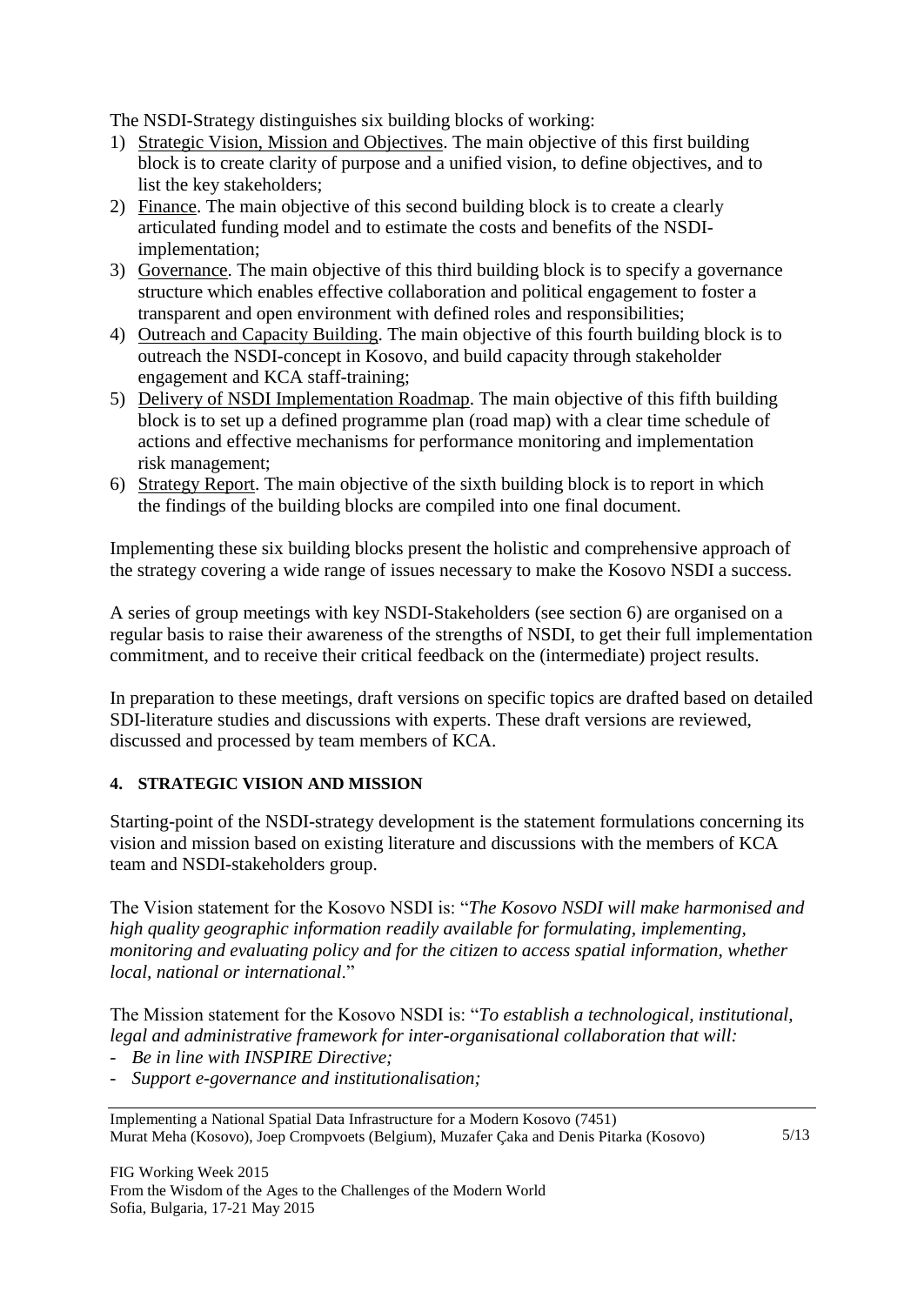- *Integrate geo-information from different sources into one infrastructure;*
- *Avoid duplication of spatial data acquisition, storage, and maintenance;*
- *Establish effective business processes (in order to streamline the data flows in processes such as spatial planning, emergency service, land registration);*
- *Meet the needs of the stakeholders; and*
- *Promote the access, sharing, use and distribution of spatial data.*"

#### **5. STRATEGIC OBJECTIVES**

On the basis of discussions with the members of KCA team and the NSDI-Stakeholders group, the following objectives have been formulated for the further development of the NSDI of Kosovo:

- *i)* "*Making available relevant, harmonised and quality geographic information for the purpose of formulation, implementation, monitoring and evaluation of (environmental) policy –making and for the citizen, along the lines of the general (INSPIRE) principles:*
	- *Data should be collected only once and kept where it can be maintained most effectively;*
	- *It should be possible to combine seamless spatial information from different sources across Kosovo and share it with many users and applications;*
	- *It should be possible for information collected at one level/scale to be shared with all administrative levels; detailed for thorough investigations, general for strategic purposes;*
	- *Geographic information needed for good governance at all levels should be readily and transparently available;*
	- *Easy to find what geographic information is available, how it can be used to meet a particular need, and under which conditions it be acquired and used*".
- ii) "*Furthermore, by establishing from the onset cross-sectorial coordination mechanisms, the initiative wants to ensure that in the longer term, the NSDI can be integrated into a broader cross-sectorial NSDI, aiming at providing geographic information for the purpose of national policy-making in a broad range of sectors, such as transport, agriculture, …*"

These objectives are strongly aligned with the EU INSPIRE Directive and the draft Law on the Establishment of a Spatial Information Infrastructure for the Republic of Kosovo.

#### **6. KEY STAKEHOLDERS**

During the organised NSDI-Stakeholders group meetings, the participants were asked to identify the key stakeholders that need to be involved in the implementation of the Kosovo NSDI resulting into the following list:

- Association of Kosovo Municipalities
- Independent Commission for Mines and Minerals
- Geological Survey of Kosovo
- Institute for Spatial Planning
- Hydro-meteorological Institute
- Kosovo Agency for Energy Efficiency
- Kosovo Agency of Statistics
- Kosovo Cadastral Agency (KCA)

Implementing a National Spatial Data Infrastructure for a Modern Kosovo (7451) Murat Meha (Kosovo), Joep Crompvoets (Belgium), Muzafer Çaka and Denis Pitarka (Kosovo)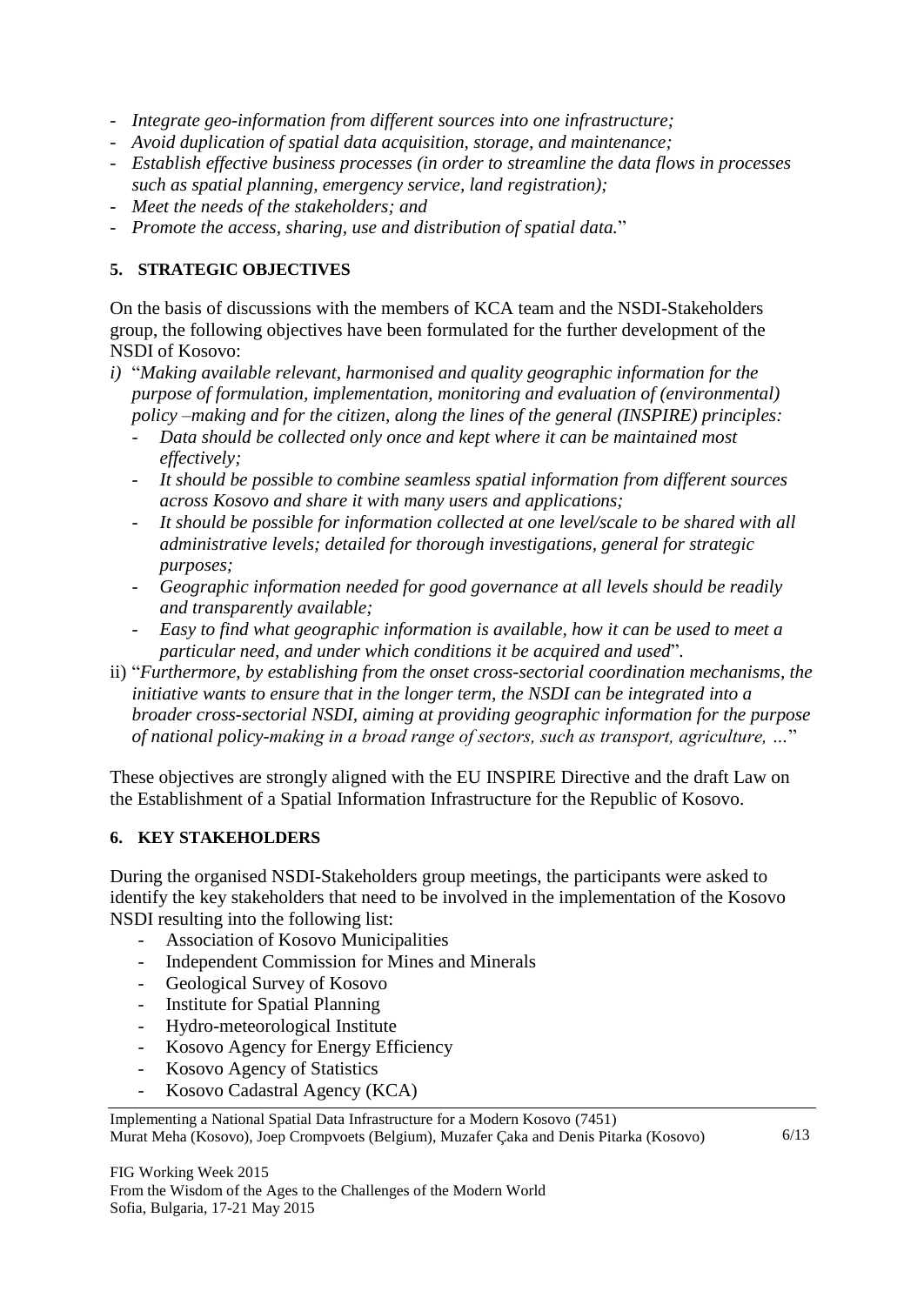- Kosovo Institute for Nature Protection
- Kosovo Property Agency
- Ministry of Agriculture Forestry and Rural Development
- Ministry of Culture, Youth, Sport and Non-Resident Issues
- Ministry of Economic Development
- Ministry of Environment and Spatial Planning
- Ministry of Health
- Ministry of Internal Affairs
- Ministry of Infrastructure
- Ministry of Kosovo Security Force
- Ministry of Local Government Administration
- Ministry of Public Administration
- Ministry of Trade and Industry
- Privatisation Agency of Kosovo
- KUR Pristina and other water supply companies

#### **7. FUNDING MODEL**

From discussions with the Kosovar NSDI-stakeholders and being aware of the current situation, it appears that only a selected number of funding models might be appropriate for funding the implementation of the Kosovo NSDI.

Most activities for implementing the Kosovo NSDI can be funded by Direct Central Government – referring to funding directly from citizens and private sector taxes, or by means of Government and Donor Agencies Joint Funding Partnerships (e.g. World Bank) (Kosovo Cadastral Agency, 2014a).The creation of partnerships amongst local and international organisations with interest in SDI implementation might be interesting and applicable. Examples of possible partnerships are: Government and Donor agencies partnerships; Donor agencies and private sector partnerships; Donor agencies, government and private sector partnerships; and Partnerships with international private sector (e.g. local-international private sector partnerships, international private sector-government partnerships and local private sector-international private sector-government partnerships). In the current context of Kosovo, the most appropriate partnership is the first one: Government and Donor agencies partnerships

A few activities can be funded by alternative models such as Donor "Gift" Funding, Private Sector Non-Cash Contribution in terms of services such as software development, advertising, and Indirect Revenue from products and services related to spatial data such as real estate registration (Kosovo Cadastral Agency, 2014a).

## **8. IMPLEMENTATION COSTS AND BENEFITS**

The NSDI-strategy also includes estimates for implementing the NSDI in Kosovo. Table 1 summarises the costs estimates for different relevant activities. It distinguishes One-time setup costs (referring to the costs necessary for the NSDI-establishment) and Ongoing costs per year (referring to the costs necessary for the NSDI-maintenance) for each activity.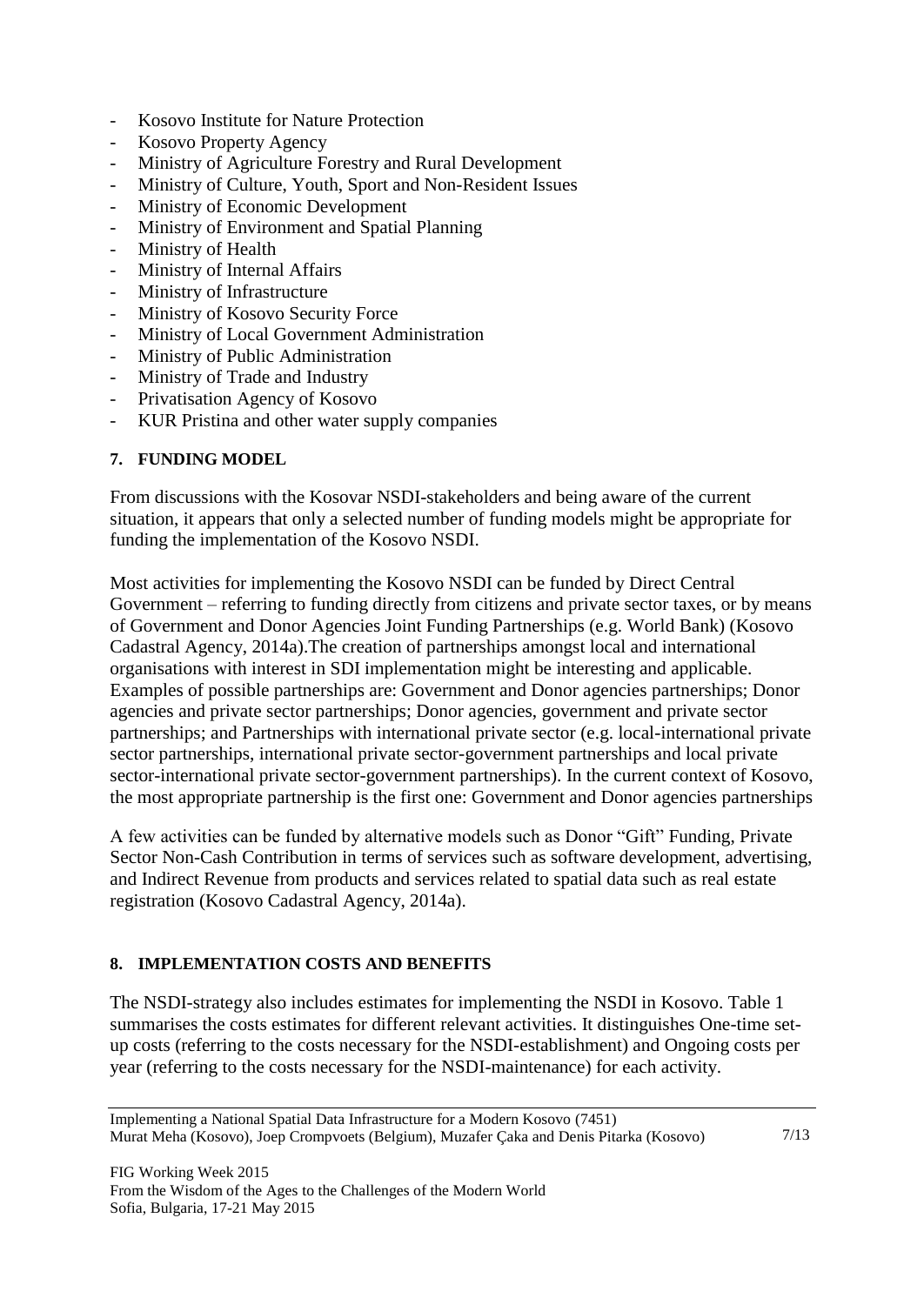It appears that establishment activities related to data (such as costs for transforming data in accordance with the INSPIRE Implementing Rules) and information technology (such as web services installation, hardware, software and licensing) are the most costly. The maintenance (on-going) costs for information technology appears to be costly as well.

The costs for establishing the NSDI are estimated to be around Euro 1,300,000 (One-time setup costs) and the annual maintenance costs (Ongoing costs) around Euro 450,000 per year. More detailed information can be found in report Cost-Benefit Analysis of implementing Kosovo NSDI (Kosovo Cadastral Agency, 2014b).

| <b>Activity</b>        | <b>One-time</b> | <b>Ongoing costs</b> |
|------------------------|-----------------|----------------------|
|                        | set-up Costs    | per year             |
|                        | (Euros)         | (Euros)              |
| Metadata               | 11,800          | 4200                 |
| Data                   | 231,000         | 7200                 |
| <b>Services</b>        | 87,000          | 54,200               |
| Information technology | 760,000         | 235,000              |
| Standardisation        | 5000            | 1800                 |
| Governance             |                 | 74,600               |
| Data sharing           | 25,000          | 5000                 |
| Capacity building      | 15,000          | 10,000               |
| Applications           | 106,800         |                      |
| Outreach               | 5700            | 10,700               |
| Performance management | 2400            | 1200                 |
| Research               |                 | 25,000               |
| Unforeseen             | 50,300          | 21,100               |
|                        |                 |                      |
| <b>TOTAL</b>           | 1,300,000       | 450,000              |

Table 1: Activity estimates for NSDI-implementation

The National SDI in the Republic of Kosovo ideally should provide benefits for all stakeholders at the national level. In particular, this SDI should fit the demands of all participating stakeholders and should provide an alignment with other SDI levels and include all previously non-participating groups. As the number of participants is likely to grow the data pool widens and more economies and benefits are realized. The potential benefits of implementing the National SDI in the Republic of Kosovo are manifold. Main benefits refer to the reducing costs of data production/collection, eliminating duplication of acquisition efforts, saving the costs of data accessibility (in time, money and efforts), providing better available data for decision-making, creating more efficient and more transparent governments at all levels, facilitating the data provision for better service delivery, expanding potential market through the formation of beneficial partnerships, and improving policy formulations based on easily accessible geospatial data (Kosovo Cadastral Agency, 2014b). In general, the NSDI of the Republic of Kosovo could promote economic development, stimulate better government and foster environmental sustainability in the country. The main challenge of developing the NSDI is to ensure that these potential benefits become reality.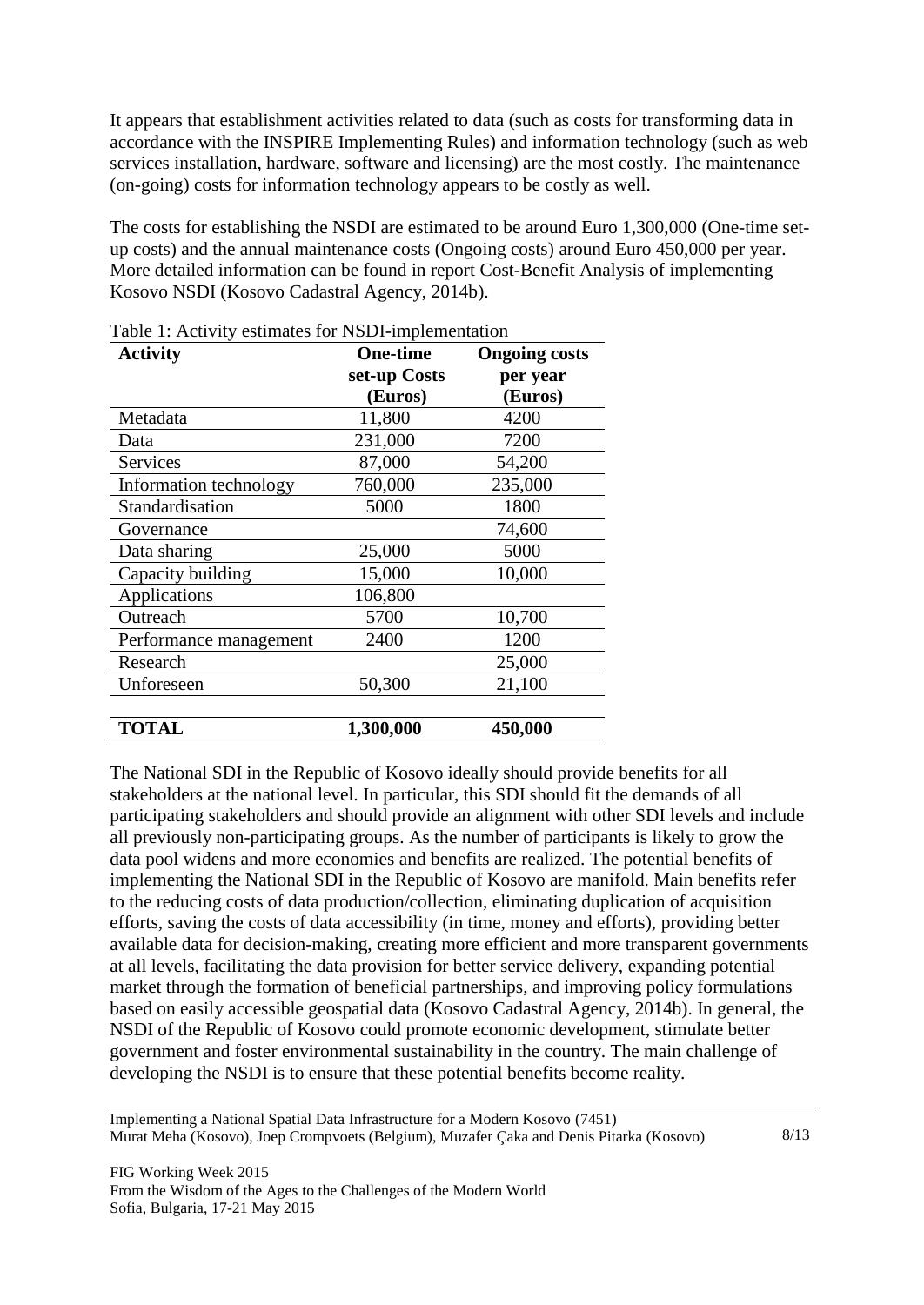Based on a review of existing costs benefits studies (see e.g. Longhorn and Blakemore, 2008), it is very likely that the benefits of establishing and maintaining the NSDI in the Republic of Kosovo will be (much) greater than the costs.

# **9. GOVERNANCE STRUCTURE**

The NSDI-governance structures of Croatia (Hećimović et al, 2013) and the Former Yugoslav Republic of Macedonia (Agency for Real Estate Cadastre, 2012) formed the key inspirations for the development of the governance structure of the NSDI in Kosovo and were discussed in detail with members of KCA-team and NSDI-Stakeholders group.

Three levels of governance bodies are proposed: SDICouncil, NSDICommittee, and Working Groups.

The executive NSDI governance body is the NSDI Council appointed by the Kosovo government. The purpose of the NSDI Council is to provide leadership and strategic direction for the implementation of the Kosovo NSDI, and the implementation of actions relating to the EU INSPIRE Directive. The NSDI Council will ensure that the necessary resources are committed from the required parties as part of an annual NSDI work plan.

The NSDI Committee is responsible for managerial tasks. It will ensure that the appropriate activities take place coordinated at the right time and to the right quality standard in order to implement the Kosovo NSDI and the activities required according to the Law and INSPIRE.

The Working Groups provide specialist expert knowledge and opinions for decision-making at the NSDI Council level, and assist the NSDI Committee with the delivery of the NSDI. There will be working groups established for the following themes: NSDI-Strategy implementation; Institutional and legal issues; Technological issues; Public relations, ommunication and capacity building; and Business model.

These governance bodies communicate with relevant NSDI-Stakeholders/Partners and when needed provide technical support.

Figure 2 presents the governance structure of the NSDI as proposed in the NSDI Strategy document.

Implementing a National Spatial Data Infrastructure for a Modern Kosovo (7451) Murat Meha (Kosovo), Joep Crompvoets (Belgium), Muzafer Çaka and Denis Pitarka (Kosovo)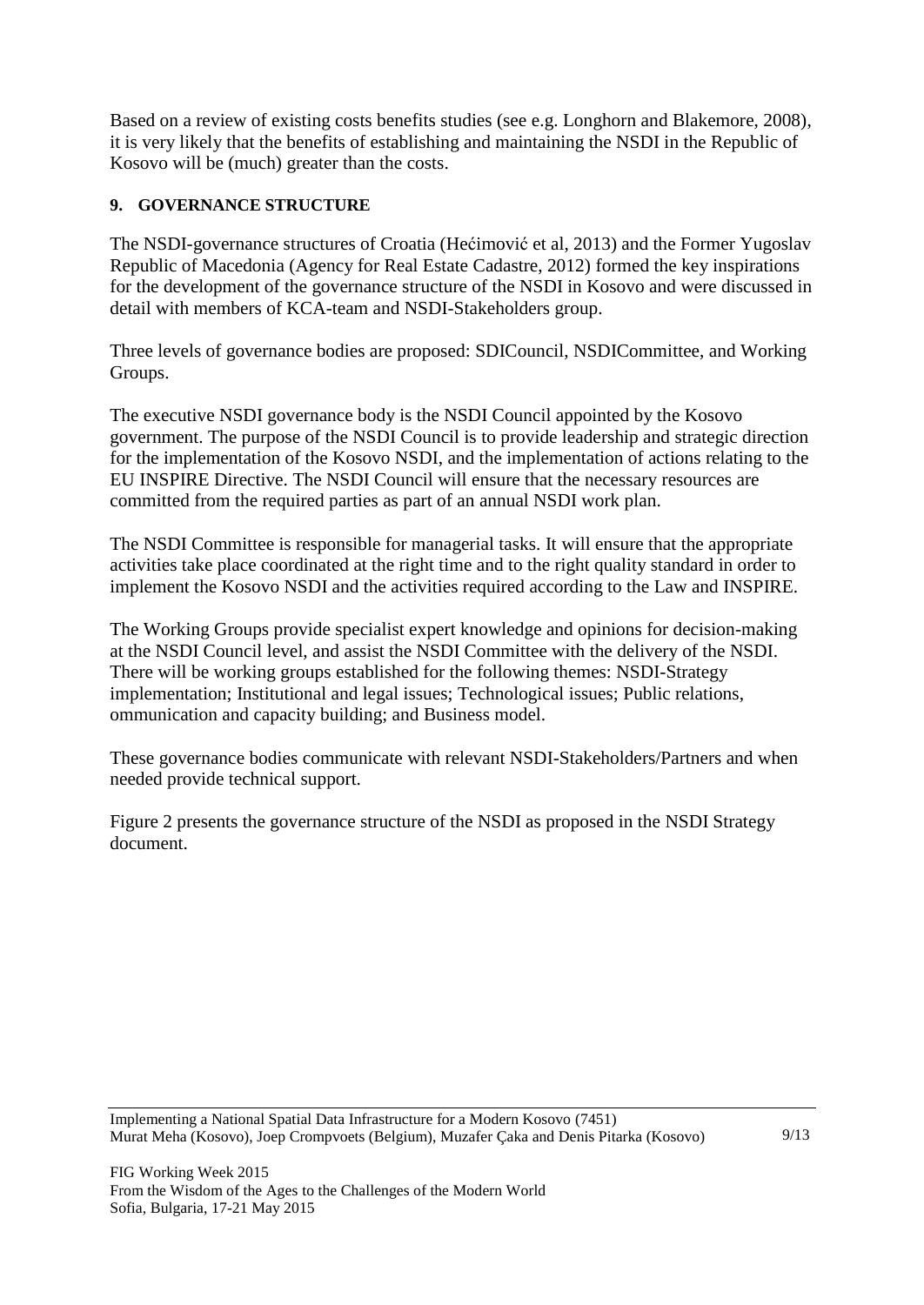

Figure 2: Governance Structure of the NSDI

## **10. COMMUNICATIONS PLAN**

A communication plan has been written to support the NSDI strategy as well as its implementation. Because of the wide range of stakeholders involved, it needs a broad approach and one that has to adapt to the different stakeholder groups. For example, politicians will need a regular "drip-feed" of information to keep them informed and this has to be succinct and to the point, probably made via KCA, but also involving other personal meetings if required. The final NSDI Strategy document will be crucial but it should not come as a surprise; politicians should have been kept informed of the main developments and consequences before the final document is finalised. Another example refers to the data producers. A group of stakeholders who are (mostly) already engaged and regular meetings are needed to keep them involved so they are aware of the developments and their commitments.

A wide range of channels need to be implemented to to get the NSDI message to the various stakeholder audiences, including publications, brochures, flyers, e-mail information channels, website, PowerPoint presentations, Workshops, Conferences, Face-to-face meetings, Newsletters, courses, etc.

#### **11. OTHER ISSUES**

The strategy document refers also to issues related to the outreach of the NSDI-concept in Kosovo, and capacity building through stakeholder engagement at NSDI-Stakeholder group meetings and workshops, and training staff of KCA to become SDI-experts. These activities contribute to the raise of awareness and engagement of stakeholders in the NSDIimplementation process. In addition, the strategy also includes examples of use cases of how the SDI will be used as well as pilot applications for demonstrating the use of SDI. Activities related to these issues are currently in progress. In addition, key issues related to technology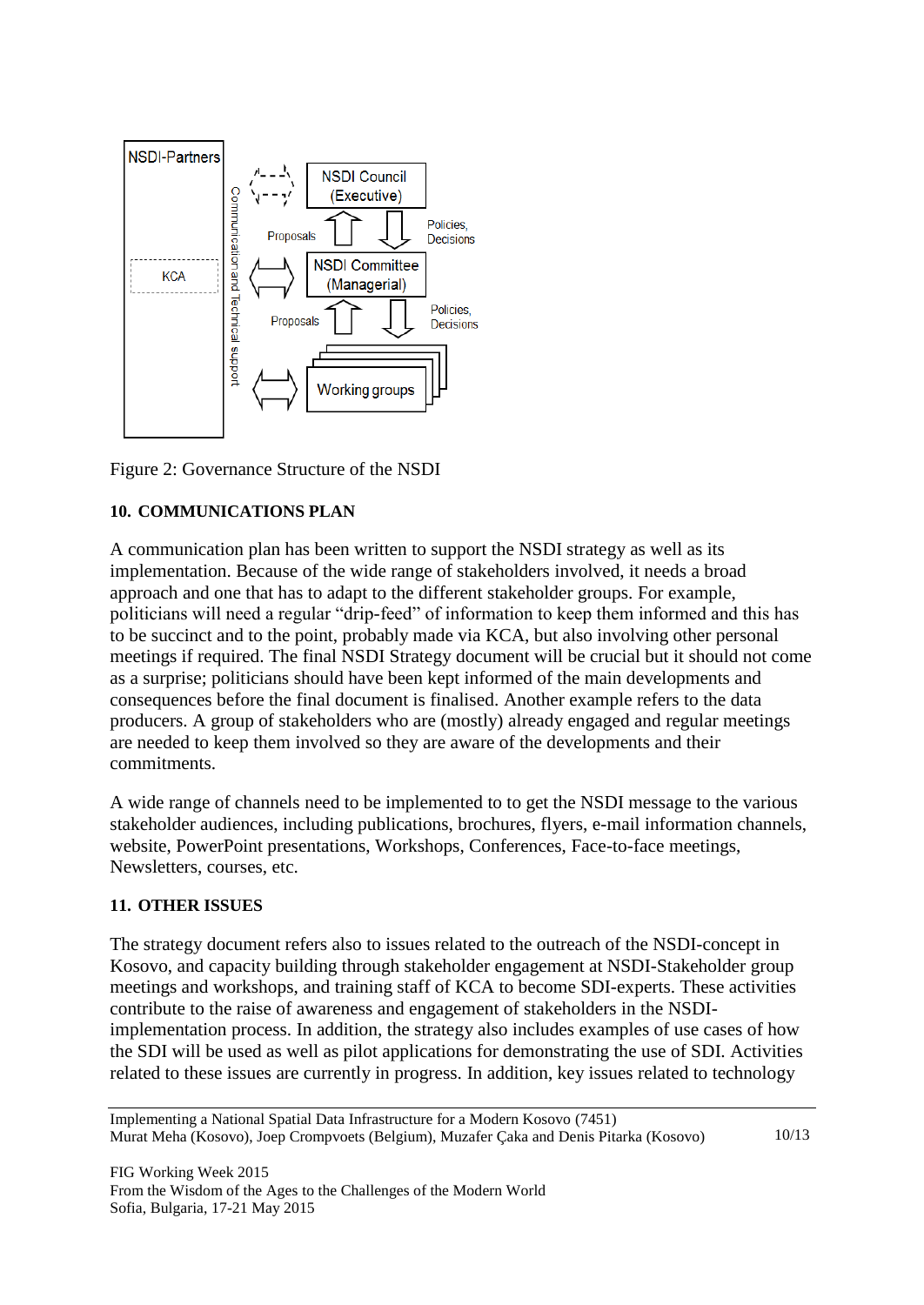cannot be excluded and have to be included when necessary (e.g. issues related to interoperability, standardisation, metadata and network services).

#### **12. NEXT STEPS**

The follow-up actions refer to the implementation of the NSDI-strategy for which a roadmap with a clear time schedule of actions needs to be defined. This also includes the definition and application of key performance indicators for monitoring the progress of the implementation. Finally, a risk registry detailing the key risks on the implementation of the NSDI with estimated probability, impact and mitigation strategy needs to be developed. Activities related to these issues are currently in progress.

In order to get full political commitment, it is important that a high-level event around the presentation of the final version of the strategy is organised. Such event could contribute to stimulate the NSDI-debate among decision-makers and give an opportunity to place the topic of SDI on the political agenda.

#### **13. CONCLUSIONS**

The aim of implementing the strategy for the Kosovo NSDI is to have a platform facilitating the necessary harmonised and high quality information to key stakeholders. In order to have a successful implementation of the SDI, it is important to apply a holistic and comprehensive approach taking into acount various components. Moreover, it is also very important to intensively involve a wide range of stakeholders in the implementation process who can potentially benefit of the NSDI.

Starting point for the strategy development is the current NSDI-situation; a draft version of the Law will soon be adopted by the parliament, several geospatial datasets exist, and a national geoportal has recently been launched.

The strategy includes vision/mission statements, descriptions of the strategic objectives, a proposal for the funding model to be applied, estimates of implementation costs, a governance structure presentation, communication plan, and issues related to enhance outreach or strengthen the NSDI-capacity building in the country (such NSDI-Stakeholders meetings, workshops, KCA-staff training, use cases development, and pilot applications demonstrations).

Finally, the resulting strategy document will also include the roadmap for implementation with a list of potential associated risks. When the infrastructure is fully implemented (taking also into account the relevant technological and legal issues), it will be a cornerstone for the further modernisation of Kosovo.

Implementing a National Spatial Data Infrastructure for a Modern Kosovo (7451) Murat Meha (Kosovo), Joep Crompvoets (Belgium), Muzafer Çaka and Denis Pitarka (Kosovo)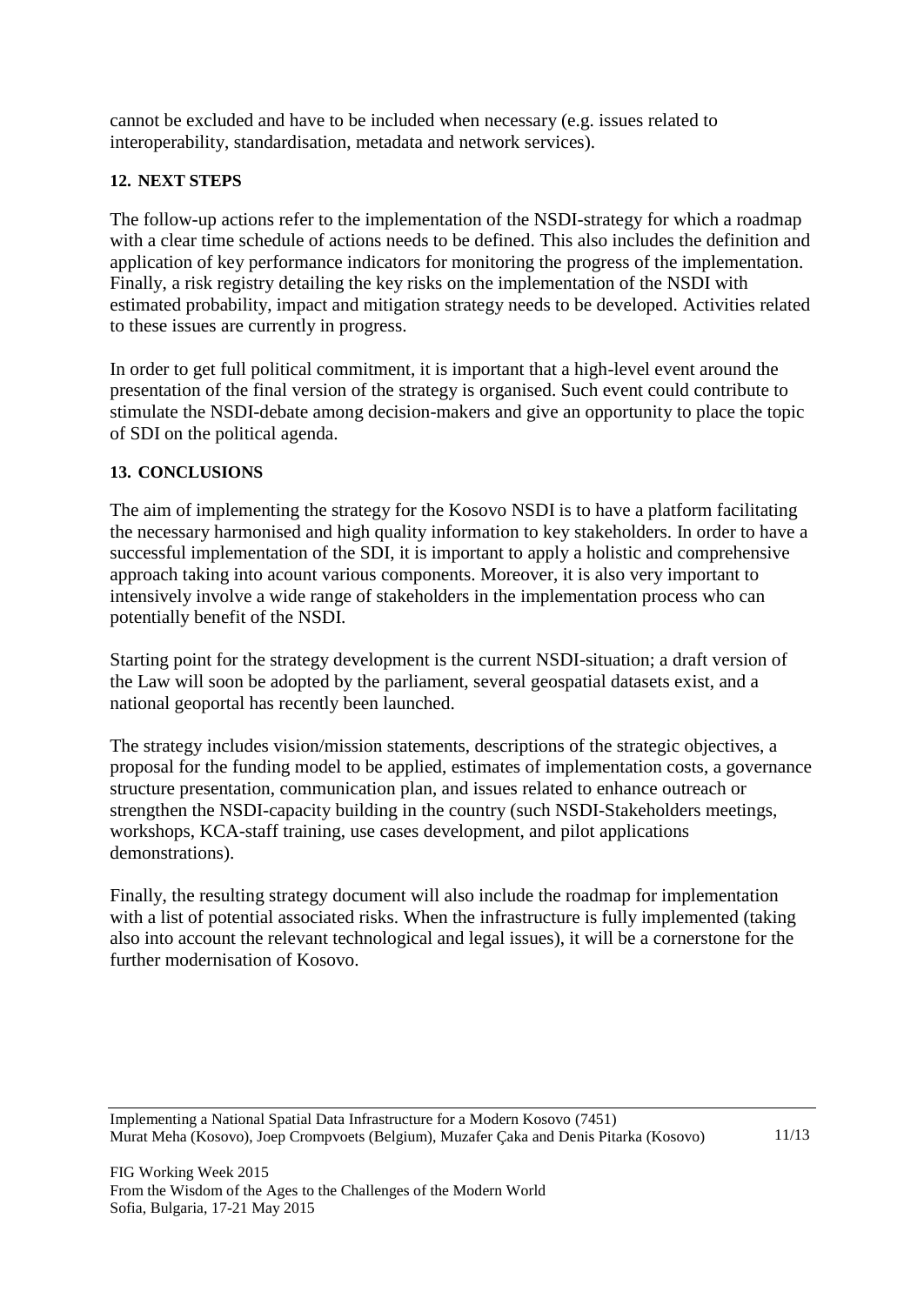## **REFERENCES**

Agency for Real Estate Cadastre (2012). NSDI Strategy for the Republic of Macedonia.

Breuilly, J. (1993). [Nationalism and the State.](http://books.google.com/books?vid=ISBN0719038006&id=6sEVmFtkpngC&pg=PP1&lpg=PP1&ots=jaRrjiINsh&dq=Breuilly+Nationalism+and+the+State&sig=xdUZ4zKU-os0Mx75Wk9gO3LuYhU) New York: St. Martin's Press

European Commission (2007). Directive 2007/2/EC of the European Parliament and of the Council: establishing an infrastructure for spatial information in the Community (INSPIRE), Brussels. Official Journal of the European Union, L 108/1. 50 (2007).

Hećimović, Ž., Marić, Lj., and Ciceli, T. (2013). Status of Croatian NSDI. In: Ž. Hećimović, and V. Cetl, 2013. SDI Days 2013 Proceedings. Šibenik, 26-27 September 2013, pp. 127-132.

Kosovo Cadastral Agency (2013). Terms of Reference for Contract for Individual Consultant for developing a Strategy for National Spatial Data Infrastructure (NSDI) of Republic of Kosovo.

Kosovo Cadastral Agency (2014a). Funding Model. Project report.

Kosovo Cadastral Agency (2014b). Cost-Benefit Analysis of implementing Kosovo NSDI. Project report.

Longhorn, R.A., and Blakemore, M. (2008). Geographic Information; value, pricing, production, and consumption. London: CRC / Taylor & Francis.

Meha, M, Crompvoets J. Çaka M.(2014). The Impact of Buildings and Apartments Registration in Economic Development of Kosovo, (7084). FIG Congress 2014. Engaging the Challenges – Enhancing the Relevance. Kuala Lumpur, Malaysia 16-21 June 2014.

Meha, M., Crompvoets, Çaka, M., and Rexha, A. (2014). Developing a strategy for the National Spatial Data Infrastructure of the Republic of Kosovo. In: Proceedings of the SDI Days 2014. Zagreb. Croatia, 11-12 September 2014, 5 pgs, pp. 60-64.

Meha, M, Çaka, M. (2011). Towards establishment and development of the NSDI in R. of Kosova, 10 International NSDI Conference. Impact of the NSDI in society, challenges for establishment. Macedonia, Skopje, September 19- 20, 2011.

Meha M. Laarakker P. (2011). Development of Cadastral Information System in Correlation with NSDI in Kosova. TS03C - Spatial Data Infrastructures II. Commission 3. FIG Working Week 2011. Bridging the Gap between Cultures, Marrakech, Morocco, 18-22 May 2011.

Ministry of Environment and Spatial Planning (2014). Draft Law on the Establishment of a National Spatial Information Infrastructure in the Republic of Kosovo.

OECD (2013). Assessment of the Kosovo Innovation System. Private Sector Development. Project Insights.

Republic of Kosovo (2011). Law on Cadastre No. 04 L/013 - Official Gazette of Republic of Kosovo Nr. 13 / 1 September 2011.

Websites

Ansers.com. What is a modern state? [http://www.answers.com/Q/What\\_is\\_a\\_modern\\_state,](http://www.answers.com/Q/What_is_a_modern_state) 01.10.2014

INSPIRATION – Spatial Data Infrastructure for the Western Balkan, [http://www.inspiration](http://www.inspiration-westernbalkans.eu/)[westernbalkans.eu,](http://www.inspiration-westernbalkans.eu/) 04.08.2014.

12/13